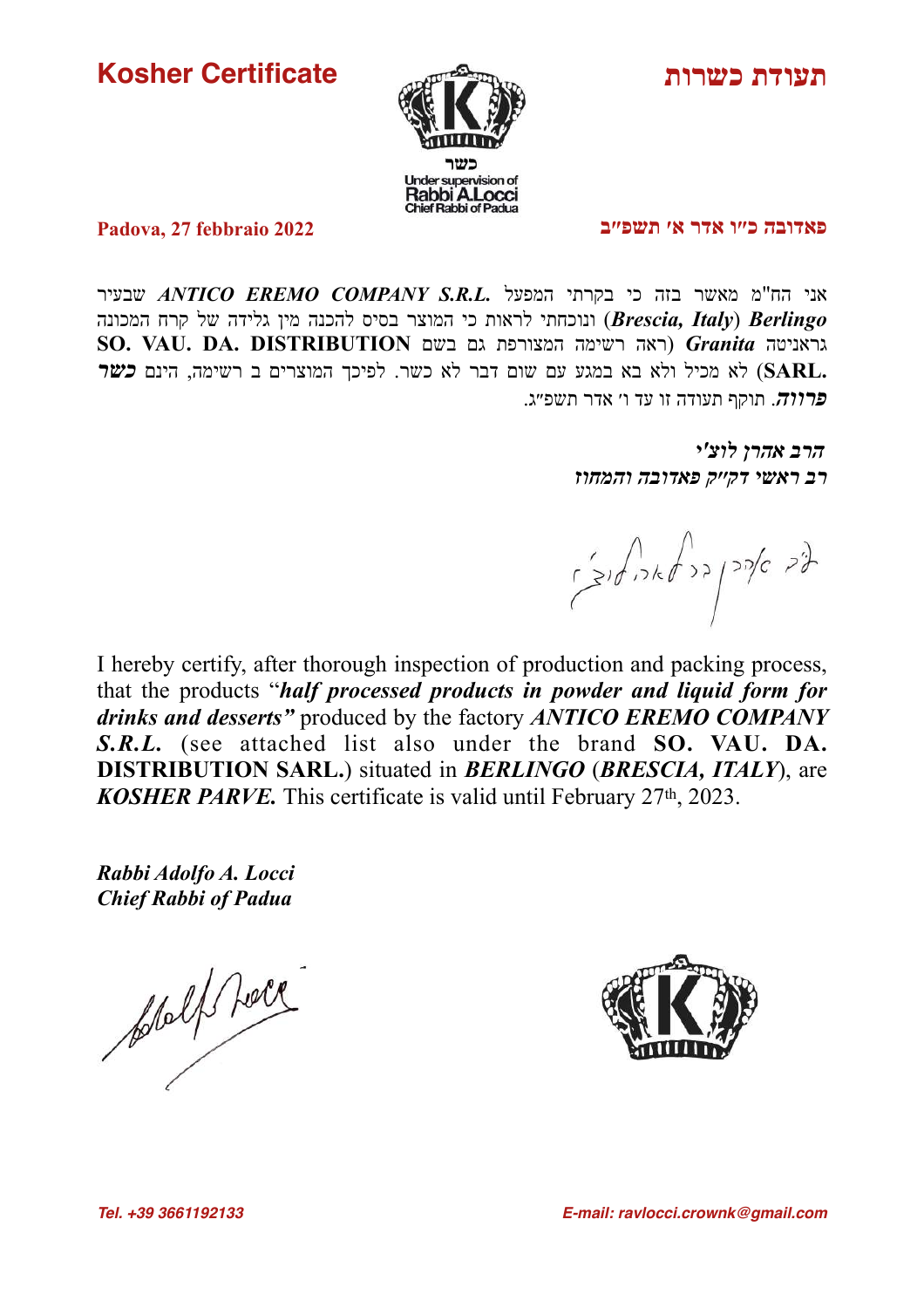## **Kosher Certificate**

**Padova, 27 febbraio 2022**



## **תעודת כשרות**

## **פאדובה כ״ו אדר א׳ תשפ״ב**

| <b>Cod Product</b> | <b>Name Product</b>                    |
|--------------------|----------------------------------------|
| <b>RSOV04005</b>   | <b>GRANITA CILIEGIA SOV</b>            |
| <b>RSOV04006</b>   | <b>GRANITA LIMONE VERDE SOV</b>        |
| <b>RSOV04088</b>   | <b>GRANITA MELA VERDE SOV</b>          |
| <b>RSOV04061</b>   | <b>GRANITA FRAGOLA SOV</b>             |
| <b>RSOV04081</b>   | <b>GRANITA LIMONE SOV</b>              |
| <b>RSOV04101</b>   | <b>GRANITA MENTA VERDE SOV</b>         |
| R04121             | <b>GRANITA ESOTICA SOV</b>             |
| R04150             | <b>GRANITA TROPICAL BLUE SOV ANT</b>   |
| R04220             | <b>GRANITA COLA SOV ANT</b>            |
| R04226             | <b>GRANITA LAMPONE/FRAMBOISE SOV</b>   |
| R04228             | <b>GRANITA PESCA/ALBICOCCA SOV ANT</b> |
| R04229             | <b>GRANITA FRAGOLA/BANANA SOV</b>      |
| R04231             | <b>GRANITA THE PESCA SOV</b>           |
| R04233             | <b>GRANITA FRAGOLA TRALALA SOV</b>     |
| R04500             | <b>GRANITA NEUTRA SOV ANT</b>          |
| R04600             | <b>GRANITA BUBBLEGUM SOV ANT</b>       |
| R04000             | <b>GRANITA AMARENA ANT</b>             |
| R04020             | <b>GRANITA ARANCIA ANT</b>             |
| R04060             | <b>GRANITA FRAGOLA ANT</b>             |
| R04080             | <b>GRANITA LIMONE ANT</b>              |
| R04085             | <b>GRANITA LIMONE TOP ANT</b>          |
| R04100             | <b>GRANITA MENTA ANT</b>               |
| R04065             | <b>GRANITA PASTIS ANT</b>              |
| R04015             | <b>GRANITA MIX MOJITO ANT</b>          |
| R04056             | <b>GRANITA ANANAS ANT</b>              |
| R04088             | <b>GRANITA MELA VERDE ANT</b>          |
|                    |                                        |
| R05060             | SORBETTO LIMONE CLASSICO               |
| R08370             | <b>SORBY LIMONE</b>                    |
| R05020             | SORBETTO LIMONE SUPER CREAM            |

plalf face